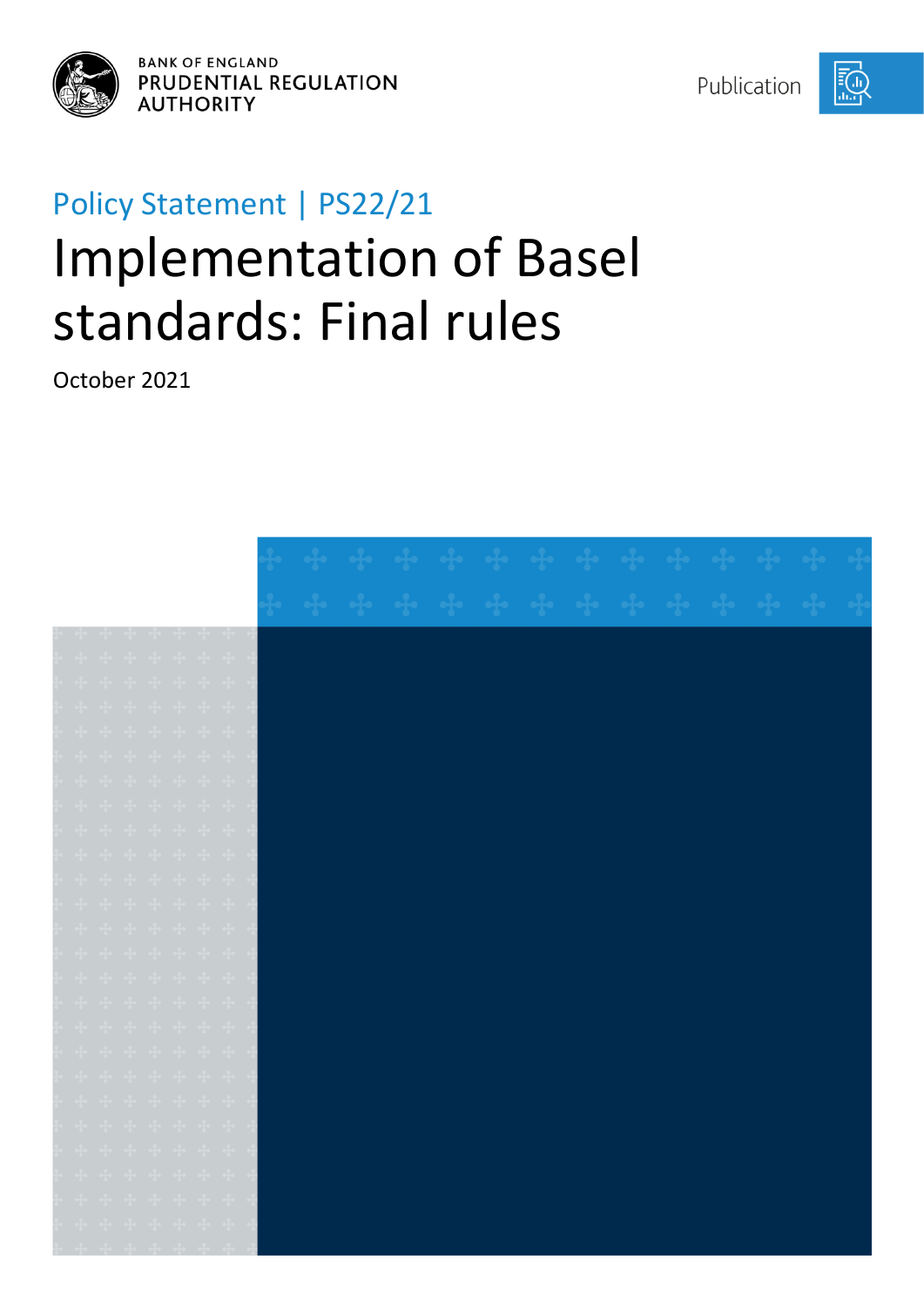

**BANK OF ENGLAND<br>PRUDENTIAL REGULATION AUTHORITY** 

Policy Statement | PS22/21

## Implementation of Basel standards: Final rules

October 2021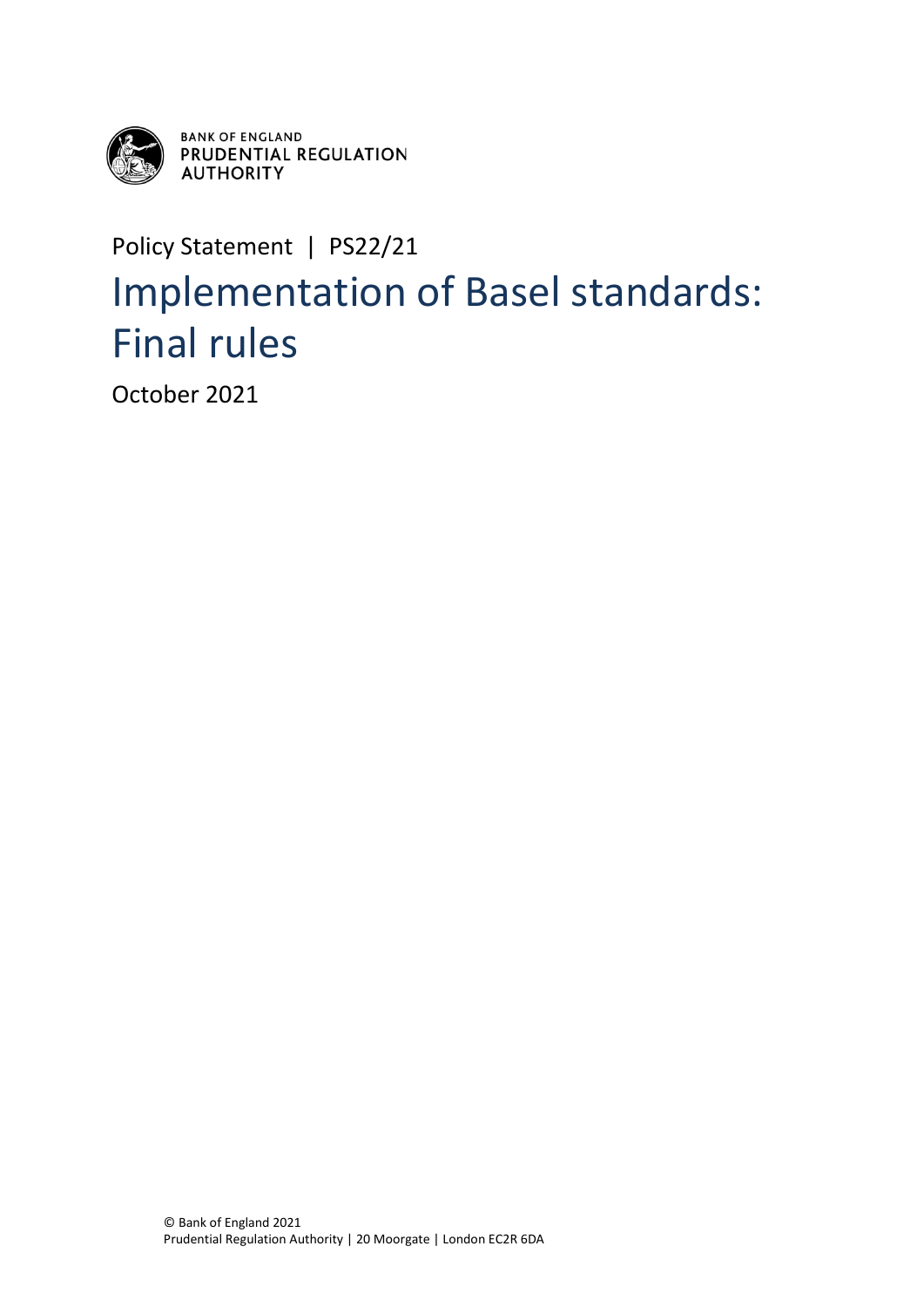### **Contents**

| $\mathbf{1}$      | <b>Overview</b> |  |
|-------------------|-----------------|--|
| <b>Appendices</b> |                 |  |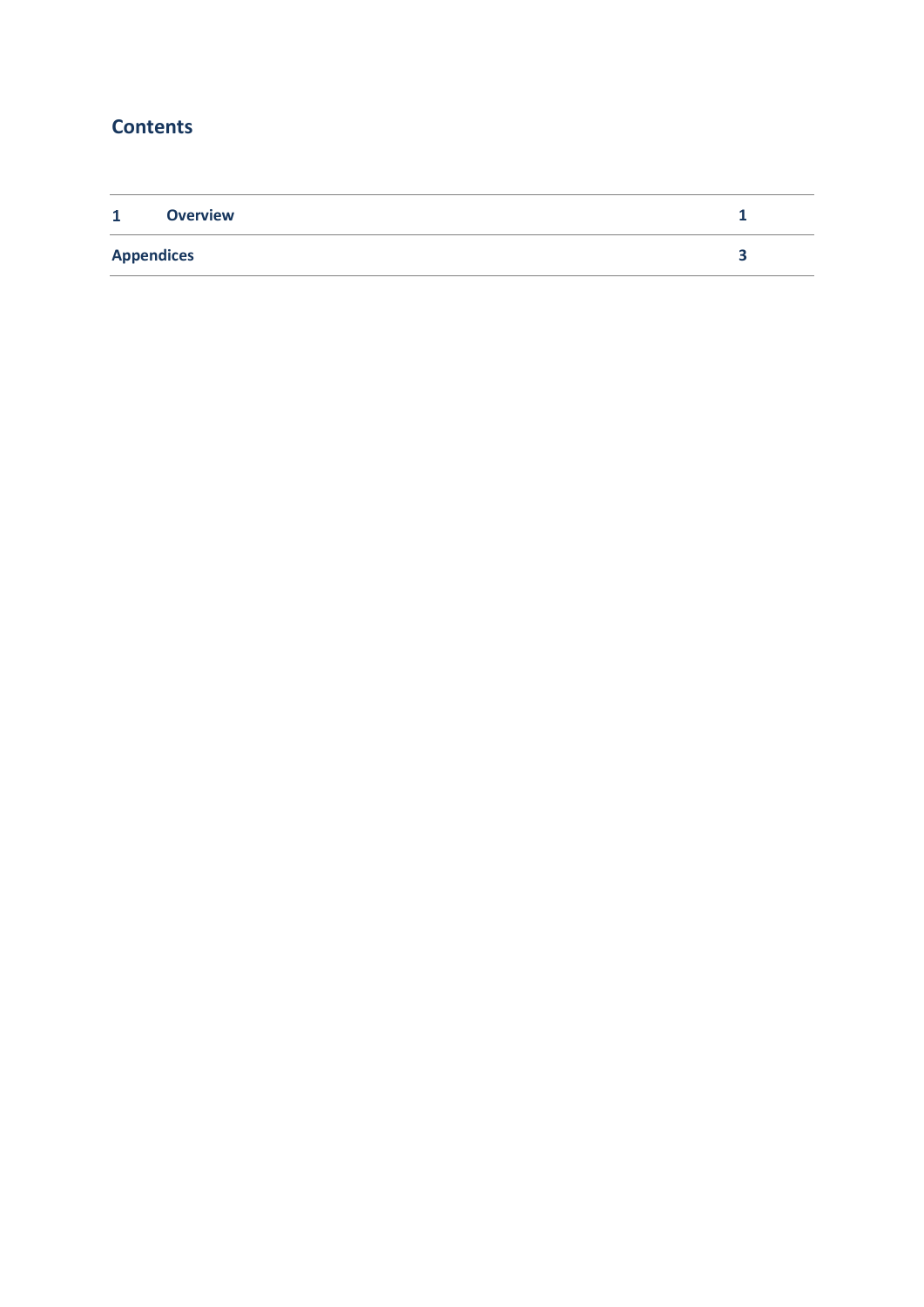#### <span id="page-3-0"></span>**Overview**

1.1 This Prudential Regulation Authority (PRA) Policy Statement (PS) provides the final PRA Rulebook instruments, Statements of Policy (SoPs), Supervisory Statements (SSs), and reporting templates and instructions, which were published as near-final in PS17/21 'Implementation of Basel standards'.1 These documents are set out in the appendices to this PS.

1.2 It also contains the analysis supporting the PRA's final policy material. More information on this is provided in the appendices.

1.3 This PS is relevant to UK banks, building societies, and PRA-designated investment firms (collectively 'firms'), as well as UK financial holding companies and UK mixed financial holding companies of certain PRA-authorised firms.

#### **Background**

1.4 In PS17/21, the PRA set out its feedback to responses and the resulting near-final policy following CP5/21 'Implementation of Basel standards', published in February 2021.2

1.5 HM Treasury revoked the relevant parts of the Capital Requirements Regulation (CRR),<sup>3</sup> as provided for in the Financial Services Act 2021 (FS Act), and therefore the PRA has now replaced these with the PRA rules as set out in this PS (Appendices 1 and 2).

1.6 While the policy has not changed, the PRA has made minor amendments and corrections to the rules published as near-final to:

- remove and delete specific cross-references and rules following HM Treasury's decision to revoke certain onshored CRR articles;
- remove the definition of 'Capital Requirement Regulation (CRR) consolidation entity', as the PRA published the final definition and associated rules in PS20/21 'Financial holding companies: Further implementation' in September 2021;<sup>4</sup> and
- make minor typographical amendments and factual corrections.

1.7 The PRA considers that the above minor changes are not significant, and benefit firms by providing further clarity and improving readability as compared to the original proposals. The PRA also does not consider that the impact of these changes will have a different impact on mutuals than on other firms.

1.8 When making CRR rules, the PRA must consider, and publish an explanation of, the ways in which the PRA has had regard to certain additional matters, and how the additional matters affected the proposed rules.<sup>5</sup> In CP5/21, the PRA set out this explanation in Chapter 17: Statutory obligations and in Appendix 12. In Appendix 12 of PS17/21, the PRA provided an updated explanation of the have regards to take into account consultation responses.

<sup>4</sup> September 2021: <u>[PS20/21 'Financial holding companies: Further implementation'](https://www.bankofengland.co.uk/prudential-regulation/publication/2021/june/financial-holding-companies-further-implementation)</u>.<br>5 Sections 144C(1)(2) and 144D(1) of ESMA

 $\mathbf{1}$ 1 July 2021: [PS17/21 'Implementation of Basel standards'.](https://www.bankofengland.co.uk/-/media/boe/files/prudential-regulation/policy-statement/2021/july/ps1721.pdf)

<sup>&</sup>lt;sup>2</sup> February 2021: [CP5/21 'Implementation of Basel standards'.](https://www.bankofengland.co.uk/-/media/boe/files/prudential-regulation/consultation-paper/2021/february/cp521.pdf)<br><sup>3</sup> The Capital Bequirements Bequlation (Amondment) Bequlation

 $\frac{3}{4}$  The Capital Requirements Regulation (Amendment) Regulations 2021

<sup>5</sup> Sections 144C(1)(2) and 144D(1) of FSMA.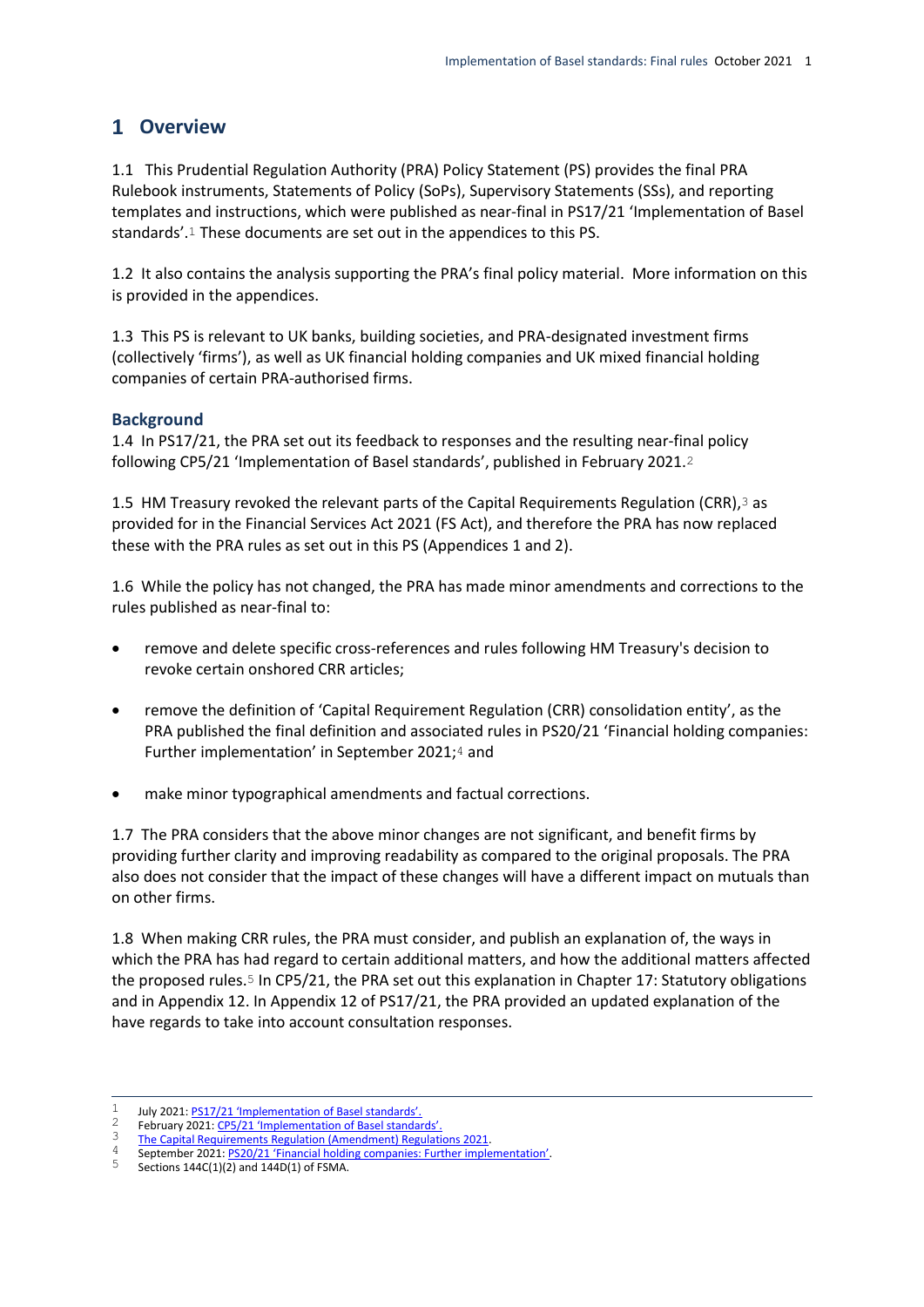1.9 The PRA considers that the updated have regards analysis, as presented in PS17/21, and republished in Appendix 12 of this PS, remains unchanged.

1.10 The PRA has also considered, and consulted HM Treasury about, the likely effect of the rules on relevant equivalence decisions.

1.11 The PRA must also publish a summary of the purpose of the proposed rules.<sup>6</sup> In view of the minor amendments noted above, the PRA does not consider the policy intent of the rules to have changed. Therefore, the purpose of the rules has had only minor changes since PS17/21, to account for the new definition of 'CRR consolidation entity'. The updated purpose of the rules is in Appendix 13.

1.12 The PRA has updated the corresponding and restatement provisions to reflect the changes to the near-final rules. The updated versions of these documents are in Appendices 14 and 15.

#### **Implementation**

1.13 On Monday 8 October 2021, the PRA published PS21/21 'The UK leverage ratio framework'.7 This PS updated the following items that were published as near-final in PS17/21:

- Annex I: Disclosure of key metric and overview of risk weight exposure amounts; and
- Annex II: Instructions for disclosure of key metric and overview of risk weighted exposure amounts.

1.14 Therefore, the versions of these items that were published alongside PS21/21, rather than those published alongside this PS (PS22/21), are the versions that will come into effect in respect of these policies on Saturday 1 January 2022.

1.15 PS21/21 also introduced amendments to SS34/15 'Guidelines for completing regulatory reports'. These amendments have been incorporated into the version published as final as part of PS22/21.8

1.16 All other templates, instructions, SS, and SoPs included in PS22/21 remain unchanged as compared to the near-final versions, and will take effect alongside the rules on Saturday 1 January 2022.

1.17 The PRA will update the online version of the PRA Rulebook later in 2021 to reflect changes made by PS21/21 and PS22/21. The PRA expects a delay of a few weeks after PS22/21 while that update is being carried out.

 $\overline{a}$ Sections 144D(2) of FSMA.

<sup>7</sup> October 2021:  $PST/21$  'The UK leverage ratio framework'.

The PRA also consulted on amendments to SS34/15 in respect of other policy areas in CP13/21 'Occasional Consultation Paper – June 2021'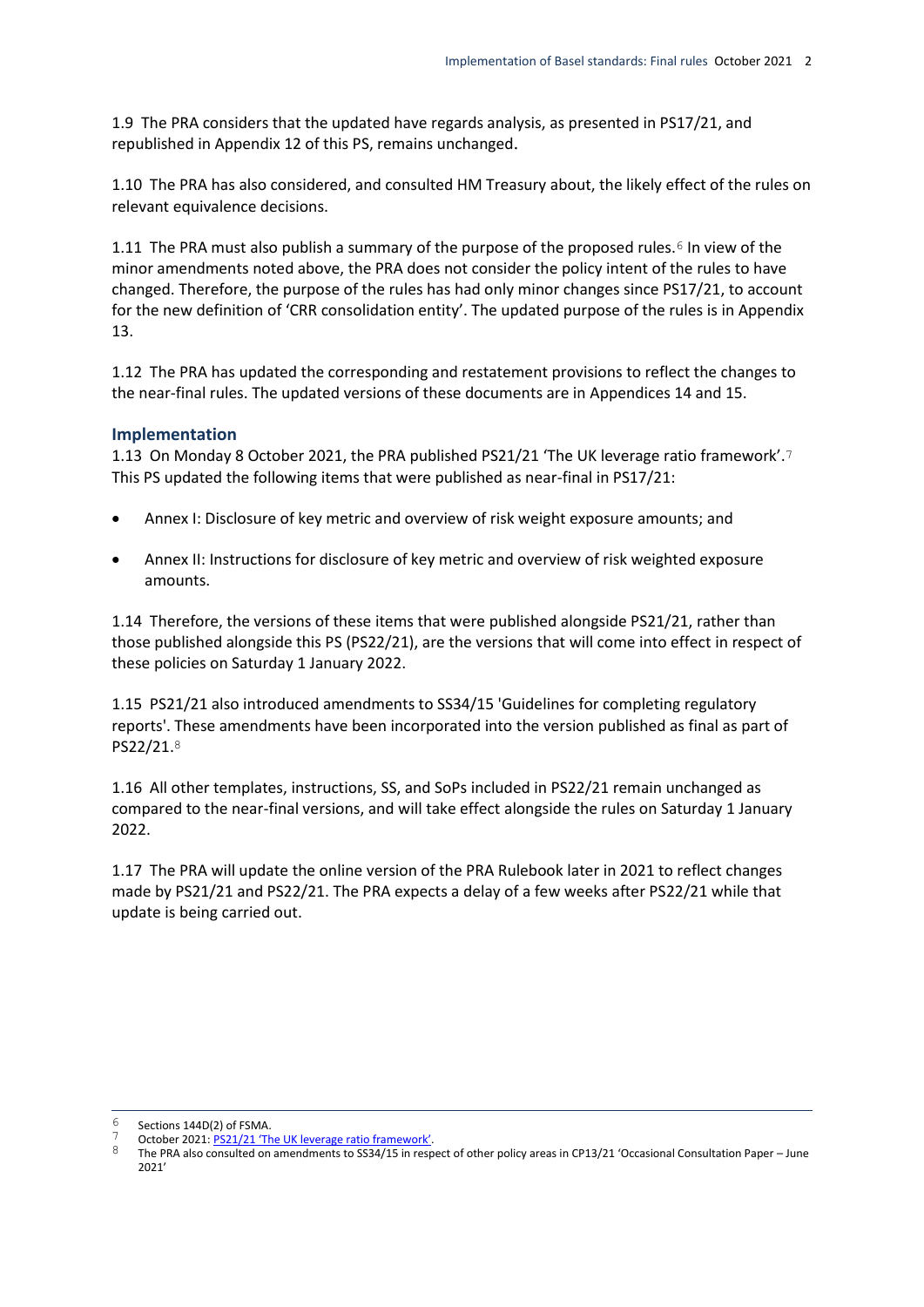#### <span id="page-5-0"></span>**Appendices**

- **1 CRR RULES INSTRUMENT 2021, available at[: https://www.bankofengland.co.uk/-](https://www.bankofengland.co.uk/-/media/boe/files/prudential-regulation/policy-statement/2021/october/ps2221app1.pdf) [/media/boe/files/prudential-regulation/policy-statement/2021/october/ps2221app1.pdf](https://www.bankofengland.co.uk/-/media/boe/files/prudential-regulation/policy-statement/2021/october/ps2221app1.pdf)**
- **2 PRA RULEBOOK: CRR FIRMS: CRR 2 REVOCATIONS AND OTHER AMENDMENTS INSTRUMENT, available at: [https://www.bankofengland.co.uk/-](https://www.bankofengland.co.uk/-/media/boe/files/prudential-regulation/policy-statement/2021/october/ps2221app2.pdf) [/media/boe/files/prudential-regulation/policy-statement/2021/october/ps2221app2.pdf](https://www.bankofengland.co.uk/-/media/boe/files/prudential-regulation/policy-statement/2021/october/ps2221app2.pdf)**
- **3 SS15/13 'Groups', available at: [https://www.bankofengland.co.uk/prudential](https://www.bankofengland.co.uk/prudential-regulation/publication/2013/groups-ss)[regulation/publication/2013/groups-ss](https://www.bankofengland.co.uk/prudential-regulation/publication/2013/groups-ss)**
- **4 SS12/13 'Counterparty credit risk', available at: [https://www.bankofengland.co.uk/prudential-regulation/publication/2013/counterparty](https://www.bankofengland.co.uk/prudential-regulation/publication/2013/counterparty-credit-risk-ss)[credit-risk-ss](https://www.bankofengland.co.uk/prudential-regulation/publication/2013/counterparty-credit-risk-ss)**
- **5 Statement of Policy (SoP) 'The PRA's methodologies for setting Pillar 2 capital', available at: [https://www.bankofengland.co.uk/prudential-regulation/publication/2015/the-pras](https://www.bankofengland.co.uk/prudential-regulation/publication/2015/the-pras-methodologies-for-setting-pillar-2-capital)[methodologies-for-setting-pillar-2-capital](https://www.bankofengland.co.uk/prudential-regulation/publication/2015/the-pras-methodologies-for-setting-pillar-2-capital)**
- **6 SS16/13 'Large exposures', available at: [https://www.bankofengland.co.uk/prudential](https://www.bankofengland.co.uk/prudential-regulation/publication/2013/large-exposures-ss)[regulation/publication/2013/large-exposures-ss](https://www.bankofengland.co.uk/prudential-regulation/publication/2013/large-exposures-ss)**
- **7 SoP 'Liquidity and funding permissions', available at: [https://www.bankofengland.co.uk/prudential-regulation/publication/2021/july/liquidity](https://www.bankofengland.co.uk/prudential-regulation/publication/2021/july/liquidity-and-funding-permissions-sop)[and-funding-permissions-sop](https://www.bankofengland.co.uk/prudential-regulation/publication/2021/july/liquidity-and-funding-permissions-sop)**
- **8 SS24/15 'The PRA's approach to supervising liquidity and funding risks', available at: [https://www.bankofengland.co.uk/prudential-regulation/publication/2015/the-pras](https://www.bankofengland.co.uk/prudential-regulation/publication/2015/the-pras-approach-to-supervising-liquidity-and-funding-risks-ss)[approach-to-supervising-liquidity-and-funding-risks-ss](https://www.bankofengland.co.uk/prudential-regulation/publication/2015/the-pras-approach-to-supervising-liquidity-and-funding-risks-ss)**
- **9 SS34/15 'Guidelines for completing regulatory reports', available at: [https://www.bankofengland.co.uk/prudential-regulation/publication/2015/guidelines](https://www.bankofengland.co.uk/prudential-regulation/publication/2015/guidelines-for-completing-regulatory-reports-ss)[for-completing-regulatory-reports-ss](https://www.bankofengland.co.uk/prudential-regulation/publication/2015/guidelines-for-completing-regulatory-reports-ss)**
- **10 SS2/19 'PRA approach to interpreting reporting and disclosure requirements and regulatory transaction forms after the UK's withdrawal from the EU', available at: [https://www.bankofengland.co.uk/prudential-regulation/publication/2019/pra-approach](https://www.bankofengland.co.uk/prudential-regulation/publication/2019/pra-approach-to-interpreting-reporting-and-disclosure-reqs-and-reg-trans-forms-ss)[to-interpreting-reporting-and-disclosure-reqs-and-reg-trans-forms-ss](https://www.bankofengland.co.uk/prudential-regulation/publication/2019/pra-approach-to-interpreting-reporting-and-disclosure-reqs-and-reg-trans-forms-ss)**
- **11 SoP 'Interpretation of EU Guidelines and Recommendations: Bank of England and PRA approach after the UK's withdrawal from the EU', available at: [https://www.bankofengland.co.uk/paper/2019/interpretation-of-eu-guidelines-and](https://www.bankofengland.co.uk/paper/2019/interpretation-of-eu-guidelines-and-recommendations-boe-and-pra-approach-sop)[recommendations-boe-and-pra-approach-sop](https://www.bankofengland.co.uk/paper/2019/interpretation-of-eu-guidelines-and-recommendations-boe-and-pra-approach-sop)**
- **12 Detailed analysis of objectives and 'have regards', available at: [https://www.bankofengland.co.uk/-/media/boe/files/prudential-regulation/policy](https://www.bankofengland.co.uk/-/media/boe/files/prudential-regulation/policy-statement/2021/july/ps1721app12.pdf)[statement/2021/july/ps1721app12.pdf](https://www.bankofengland.co.uk/-/media/boe/files/prudential-regulation/policy-statement/2021/july/ps1721app12.pdf)**
- **13 Purpose of the rules summary, available at: [https://www.bankofengland.co.uk/-](https://www.bankofengland.co.uk/-/media/boe/files/prudential-regulation/policy-statement/2021/october/ps2221app13.pdf) [/media/boe/files/prudential-regulation/policy-statement/2021/october/ps2221app13.pdf](https://www.bankofengland.co.uk/-/media/boe/files/prudential-regulation/policy-statement/2021/october/ps2221app13.pdf)**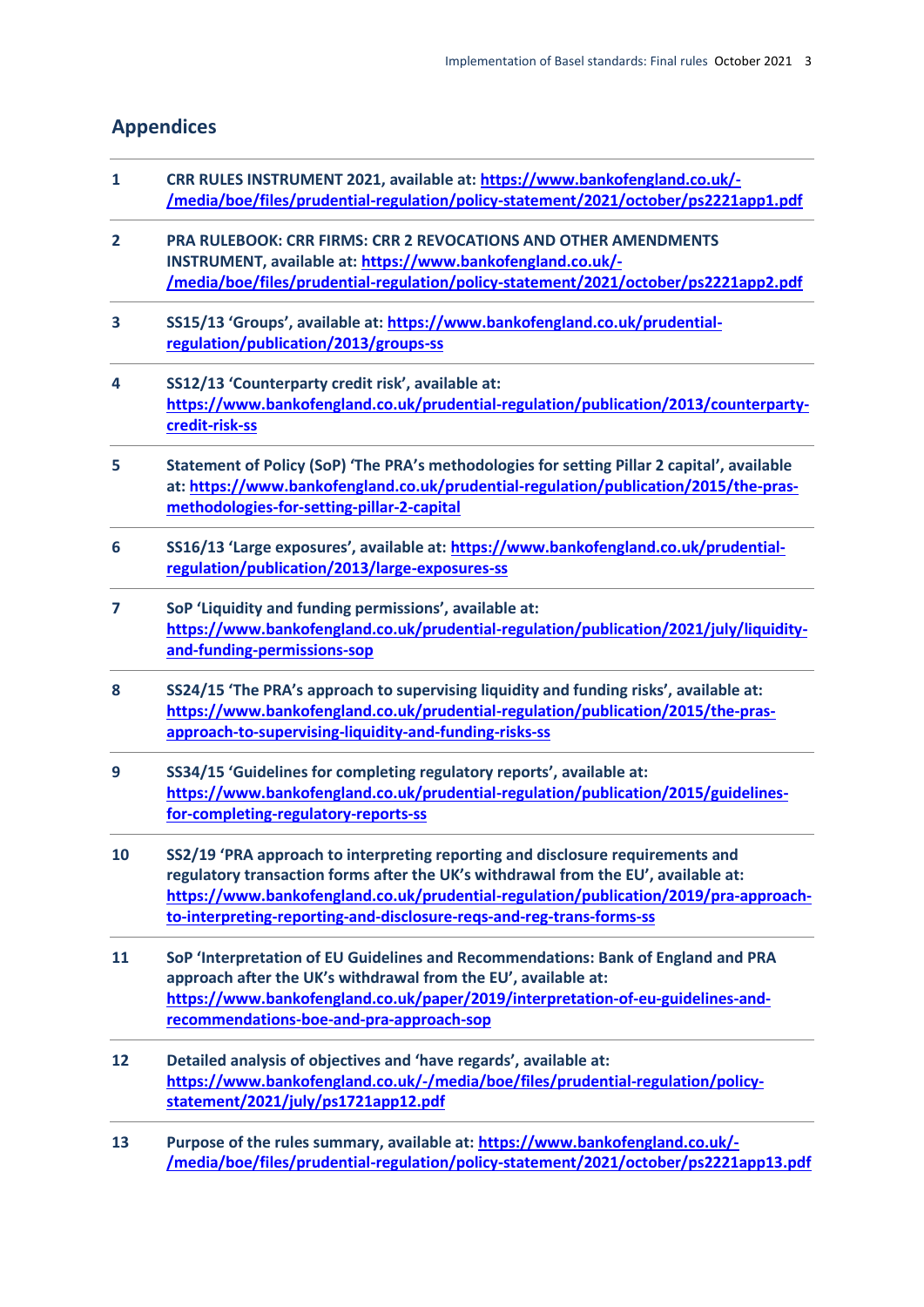- **14 Corresponding provisions, available at: [https://www.bankofengland.co.uk/-](https://www.bankofengland.co.uk/-/media/boe/files/prudential-regulation/policy-statement/2021/october/ps2221app14.pdf) [/media/boe/files/prudential-regulation/policy-statement/2021/october/ps2221app14.pdf](https://www.bankofengland.co.uk/-/media/boe/files/prudential-regulation/policy-statement/2021/october/ps2221app14.pdf)**
- **15 Restatement provisions, available at: [https://www.bankofengland.co.uk/-](https://www.bankofengland.co.uk/-/media/boe/files/prudential-regulation/policy-statement/2021/october/ps2221app15.pdf) [/media/boe/files/prudential-regulation/policy-statement/2021/october/ps2221app15.pdf](https://www.bankofengland.co.uk/-/media/boe/files/prudential-regulation/policy-statement/2021/october/ps2221app15.pdf)**
- **16 Reporting templates and instructions: see table below for links to each item.**
- **17 Disclosure templates and instructions: see table below for links to each item.**
- **18 SS16/17 'Compliance with the EBA's Guidelines on disclosure', available at: [https://www.bankofengland.co.uk/prudential-regulation/publication/2017/compliance](https://www.bankofengland.co.uk/prudential-regulation/publication/2017/compliance-with-the-ebas-guidelines-on-disclosure)[with-the-ebas-guidelines-on-disclosure.](https://www.bankofengland.co.uk/prudential-regulation/publication/2017/compliance-with-the-ebas-guidelines-on-disclosure) This SS is being repealed, effective from Saturday 1 January 2022.**

| <b>PRA data items</b>                                         | <b>Hyperlink</b>                                                                                                                           |
|---------------------------------------------------------------|--------------------------------------------------------------------------------------------------------------------------------------------|
| PRA101 Capital + actuals and forecast                         | https://www.bankofengland.co.uk/-<br>/media/boe/files/prudential-regulation/regulatory-<br>reporting/banking/pra101-template-jan-2022.xlsx |
| PRA102 Capital + forecast semi-annual                         | https://www.bankofengland.co.uk/-<br>/media/boe/files/prudential-regulation/regulatory-<br>reporting/banking/pra102-template-jan-2022.xlsx |
| PRA103 Capital + forecast annual                              | https://www.bankofengland.co.uk/-<br>/media/boe/files/prudential-regulation/regulatory-<br>reporting/banking/pra103-template-jan-2022.xlsx |
| PRA104 Balance sheet - forecast data (Assets)                 | https://www.bankofengland.co.uk/-<br>/media/boe/files/prudential-regulation/regulatory-<br>reporting/banking/pra104-template-jan-2022.xlsx |
| PRA105 Balance sheet - forecast data (Liabilities)            | https://www.bankofengland.co.uk/-<br>/media/boe/files/prudential-regulation/regulatory-<br>reporting/banking/pra105-template-jan-2022.xlsx |
| PRA106 Balance sheet - forecast data (Equity)                 | https://www.bankofengland.co.uk/-<br>/media/boe/files/prudential-regulation/regulatory-<br>reporting/banking/pra106-template-jan-2022.xlsx |
| PRA107 Statement of profit or loss - forecast data            | https://www.bankofengland.co.uk/-<br>/media/boe/files/prudential-regulation/regulatory-<br>reporting/banking/pra107-template-jan-2022.xlsx |
| PRA108 - Memorandum items                                     | https://www.bankofengland.co.uk/-<br>/media/boe/files/prudential-regulation/regulatory-<br>reporting/banking/pra108-template-jan-2022.xlsx |
| <b>RFB data items</b>                                         | <b>Hyperlink</b>                                                                                                                           |
| RFB001 Intragroup exposures                                   | https://www.bankofengland.co.uk/-<br>/media/boe/files/prudential-regulation/regulatory-<br>reporting/banking/rfb001-template-jan-2022.xlsx |
| RFB003 Intragroup financial reporting (core)                  | https://www.bankofengland.co.uk/-<br>/media/boe/files/prudential-regulation/regulatory-<br>reporting/banking/rfb003-template-jan-2022.xlsx |
| RFB004 Intragroup financial reporting (detailed<br>breakdown) | https://www.bankofengland.co.uk/-<br>/media/boe/files/prudential-regulation/regulatory-<br>reporting/banking/rfb004-template-jan-2022.xlsx |
| <b>UK COREP and FINREP data items</b>                         | <b>Hyperlink</b>                                                                                                                           |
| Annex I: Reporting on own funds and own funds<br>requirements | https://www.bankofengland.co.uk/-<br>/media/boe/files/prudential-regulation/regulatory-<br>reporting/banking/corep-own-funds.xlsx          |

#### **16 Reporting templates and instructions**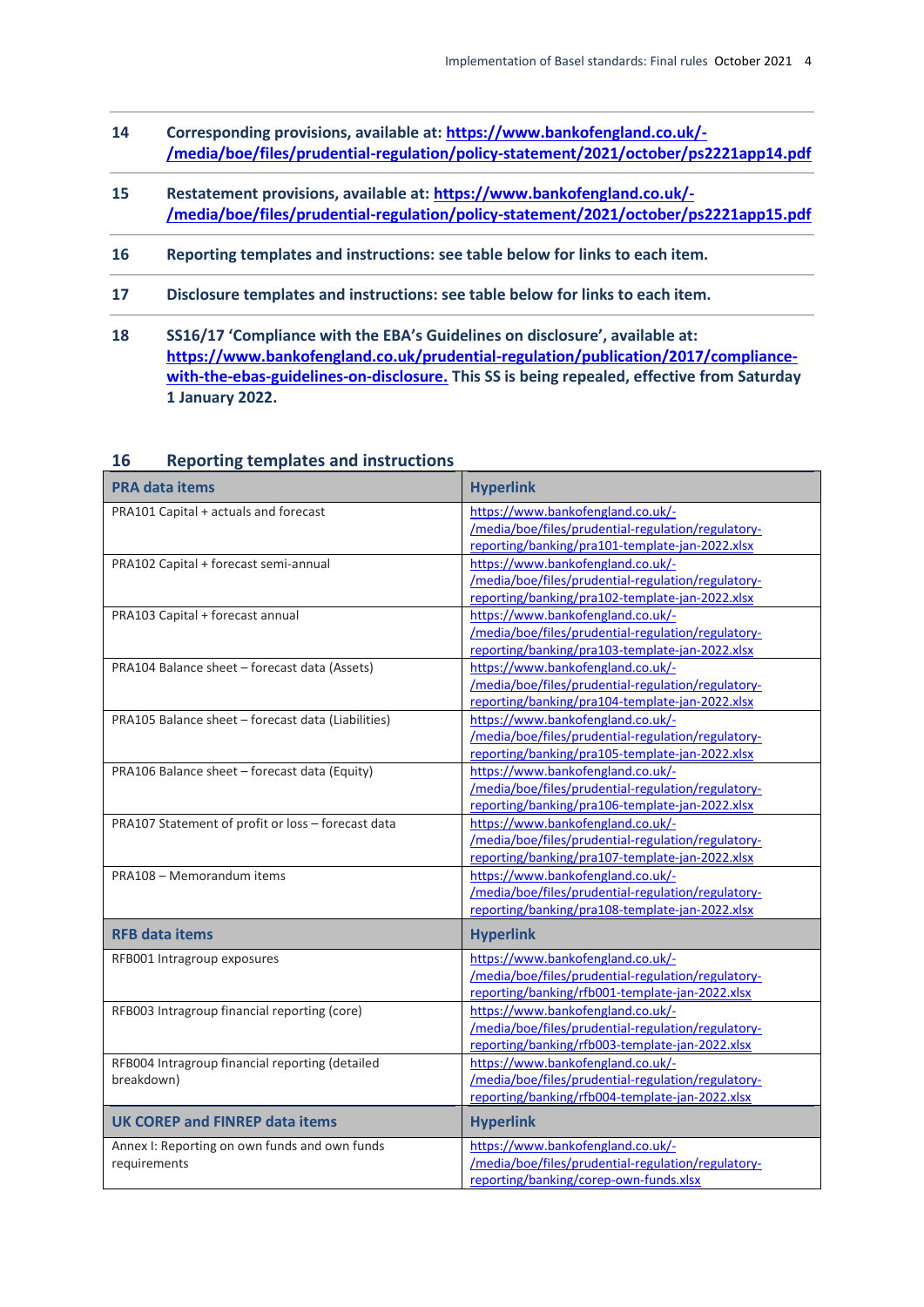| Annex III: Reporting financial information according to<br><b>IFRS</b>                                                | https://www.bankofengland.co.uk/-<br>/media/boe/files/prudential-regulation/regulatory-<br>reporting/banking/finrep-ifrs.xlsx                                                                   |
|-----------------------------------------------------------------------------------------------------------------------|-------------------------------------------------------------------------------------------------------------------------------------------------------------------------------------------------|
| Annex IV: Reporting financial information according to<br>national accounting frameworks                              | https://www.bankofengland.co.uk/-<br>/media/boe/files/prudential-regulation/regulatory-<br>reporting/banking/finrep-national-accounting-<br>framework.xlsx                                      |
| Annex VI: Reporting on losses stemming from lending<br>collateralised by immovable property                           | https://www.bankofengland.co.uk/-<br>/media/boe/files/prudential-regulation/regulatory-<br>reporting/banking/corep-losses-immovable-property.xlsx                                               |
| Annex VIII: Reporting on large exposures and<br>concentration risk                                                    | https://www.bankofengland.co.uk/-<br>/media/boe/files/prudential-regulation/regulatory-<br>reporting/banking/corep-le-concentration-risk.xlsx                                                   |
| Annex XII: Reporting on net stable funding ratio                                                                      | https://www.bankofengland.co.uk/-<br>/media/boe/files/prudential-regulation/regulatory-<br>reporting/banking/corep-nsfr.xlsx                                                                    |
| Annex XVI: Reporting on asset encumbrance                                                                             | https://www.bankofengland.co.uk/-<br>/media/boe/files/prudential-regulation/regulatory-<br>reporting/banking/finrep-asset-encumbrance.xlsx                                                      |
| Annex XVIII: Reporting on additional liquidity monitoring<br>metrics                                                  | https://www.bankofengland.co.uk/-<br>/media/boe/files/prudential-regulation/regulatory-<br>reporting/banking/corep-additional-liquidity-metrics.xlsx                                            |
| Annex XX: Report on counterbalancing capacity                                                                         | https://www.bankofengland.co.uk/-<br>/media/boe/files/prudential-regulation/regulatory-<br>reporting/banking/corep-counterbalancing-capacity.xlsx                                               |
| Annex XXIV: Reporting on liquidity                                                                                    | https://www.bankofengland.co.uk/-<br>/media/boe/files/prudential-regulation/regulatory-<br>reporting/banking/corep-liquidity.xlsx                                                               |
| Annex XXVI: Supplementary reporting for the purpose of<br>identifying and assigning G-SII buffer rates                | https://www.bankofengland.co.uk/-<br>/media/boe/files/prudential-regulation/regulatory-<br>reporting/banking/corep-g-sii-buffer-rate.xlsx                                                       |
|                                                                                                                       |                                                                                                                                                                                                 |
| <b>UK COREP and FINREP instructions</b>                                                                               | <b>Hyperlink</b>                                                                                                                                                                                |
| Annex II: Instructions for reporting on own funds and own<br>funds requirements                                       | https://www.bankofengland.co.uk/-<br>/media/boe/files/prudential-regulation/regulatory-<br>reporting/banking/corep-own-funds-instructions.pdf                                                   |
| Annex V: Instructions for reporting financial information                                                             | https://www.bankofengland.co.uk/-<br>/media/boe/files/prudential-regulation/regulatory-<br>reporting/banking/finrep-instructions.pdf                                                            |
| Annex VII: Instructions for reporting on losses stemming<br>from lending collateralised by immovable property         | https://www.bankofengland.co.uk/-<br>/media/boe/files/prudential-regulation/regulatory-<br>reporting/banking/corep-losses-immovable-property-<br>instruction.pdf                                |
| Annex IX: Instructions for reporting on large exposures<br>and concentration risk                                     | https://www.bankofengland.co.uk/-<br>/media/boe/files/prudential-regulation/regulatory-<br>reporting/banking/corep-le-concentration-risk-<br>instructions.pdf                                   |
| Annex XIII: Instructions for reporting on net stable funding<br>ratio                                                 | https://www.bankofengland.co.uk/-<br>/media/boe/files/prudential-regulation/regulatory-<br>reporting/banking/corep-nsfr-instructions.pdf                                                        |
| Annex XIV: Single Data Point Model principles                                                                         | https://www.bankofengland.co.uk/-<br>/media/boe/files/prudential-regulation/regulatory-<br>reporting/banking/single-data-point-model-principles.pdf                                             |
| <b>Annex XV: Validation Rules</b>                                                                                     | https://www.bankofengland.co.uk/-<br>/media/boe/files/prudential-regulation/regulatory-<br>reporting/banking/validation-rules.pdf                                                               |
| Annex XVII: Instructions for reporting on asset<br>encumbrance<br>Annex XIX: Instructions for reporting on additional | https://www.bankofengland.co.uk/-<br>/media/boe/files/prudential-regulation/regulatory-<br>reporting/banking/finrep-asset-encumbrance-<br>instructions.pdf<br>https://www.bankofengland.co.uk/- |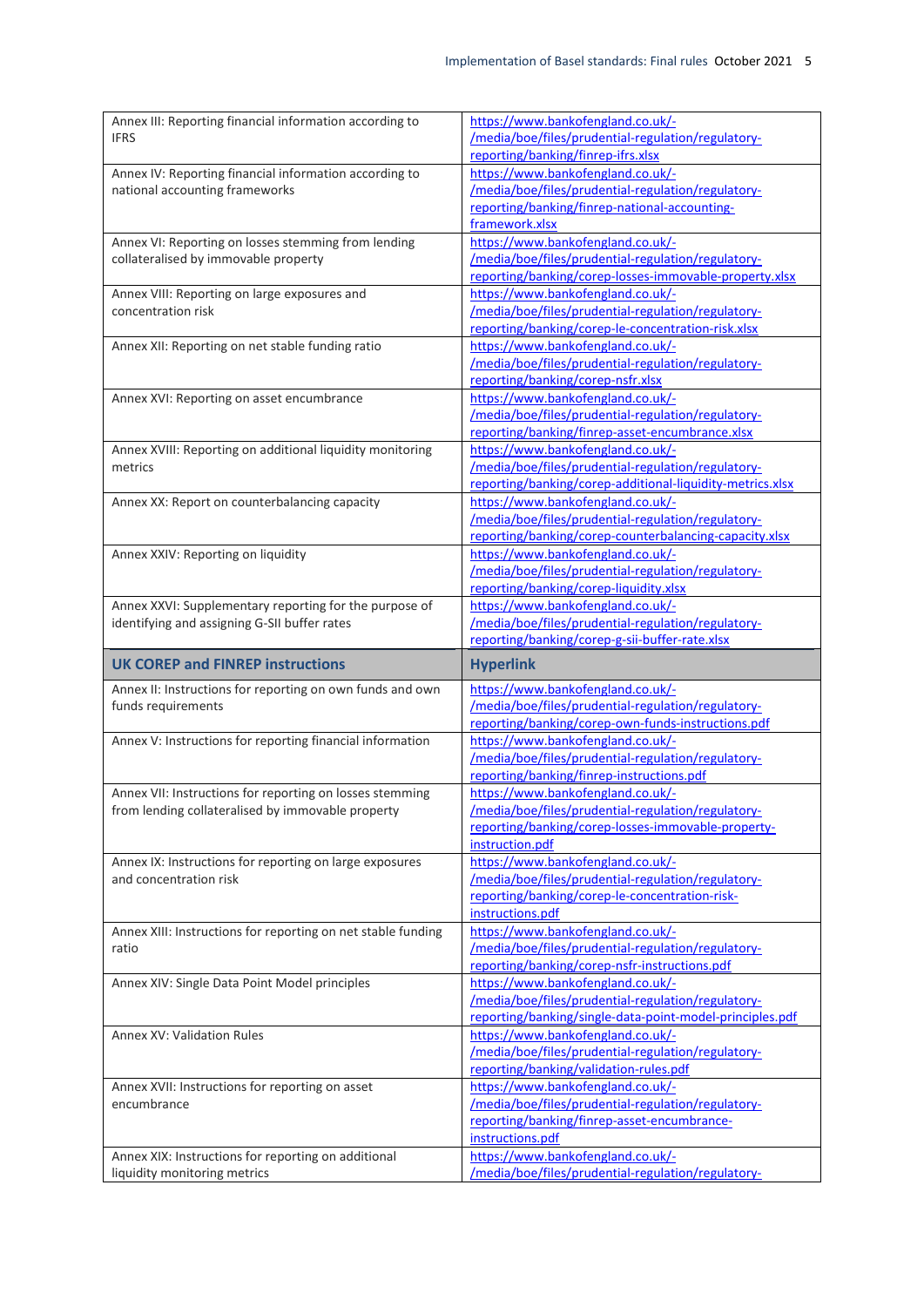|                                                             | reporting/banking/corep-additional-liquidity-metrics- |
|-------------------------------------------------------------|-------------------------------------------------------|
|                                                             | instructions.pdf                                      |
| Annex XXI: Instructions for reporting on counterbalancing   | https://www.bankofengland.co.uk/-                     |
| capacity                                                    | /media/boe/files/prudential-regulation/regulatory-    |
|                                                             | reporting/banking/corep-counterbalancing-capacity-    |
|                                                             | instructions.pdf                                      |
| Annex XXV: Instructions for reporting on liquidity          | https://www.bankofengland.co.uk/-                     |
|                                                             | /media/boe/files/prudential-regulation/regulatory-    |
|                                                             | reporting/banking/corep-liquidity-instructions.pdf    |
| Annex XXIV: Instructions for supplementary reporting for    | https://www.bankofengland.co.uk/-                     |
| the purpose of identifying and assigning G-SII buffer rates | /media/boe/files/prudential-regulation/regulatory-    |
|                                                             | reporting/banking/corep-g-sii-buffer-rates-           |
|                                                             | instructions.pdf                                      |

### **17 Disclosure templates and instructions**

| <b>UK Pillar 3 Disclosure data items</b>                    | <b>Hyperlink</b>                                        |
|-------------------------------------------------------------|---------------------------------------------------------|
| Annex I: Disclosure of key metric and overview of risk      | https://www.bankofengland.co.uk/-                       |
| weighted exposure amounts                                   | /media/boe/files/prudential-regulation/regulatory-      |
|                                                             | reporting/banking/pillar3-risk-weighted-exposure.xlsx   |
| Annex III: Disclosure of risk management objectives and     | https://www.bankofengland.co.uk/-                       |
| policies                                                    | /media/boe/files/prudential-regulation/regulatory-      |
|                                                             | reporting/banking/pillar3-risk-management.xlsx          |
| Annex V: Disclosure of the scope of application             | https://www.bankofengland.co.uk/-                       |
|                                                             | /media/boe/files/prudential-regulation/regulatory-      |
|                                                             | reporting/banking/pillar3-scope-of-application.xlsx     |
| Annex VII: Disclosure of own funds                          | https://www.bankofengland.co.uk/-                       |
|                                                             | /media/boe/files/prudential-regulation/regulatory-      |
|                                                             | reporting/banking/pillar3-own-funds.xlsx                |
| Annex IX: Disclosure of countercyclical capital buffers     | https://www.bankofengland.co.uk/-                       |
|                                                             | /media/boe/files/prudential-regulation/regulatory-      |
|                                                             | reporting/banking/pillar3-ccyb.xlsx                     |
| Annex XIII: Disclosure of liquidity requirements            | https://www.bankofengland.co.uk/-                       |
|                                                             | /media/boe/files/prudential-regulation/regulatory-      |
|                                                             | reporting/banking/pillar3-liquidity.xlsx                |
| Annex XV: Disclosure of credit risk quality                 | https://www.bankofengland.co.uk/-                       |
|                                                             | /media/boe/files/prudential-regulation/regulatory-      |
|                                                             | reporting/banking/pillar3-credit-risk-quality.xlsx      |
| Annex XVII: Disclosure of the use of credit risk mitigation | https://www.bankofengland.co.uk/-                       |
| techniques                                                  | /media/boe/files/prudential-regulation/regulatory-      |
|                                                             | reporting/banking/pillar3-credit-risk-mitigation.xlsx   |
| Annex XIX: Disclosure of the use of the standardised        | https://www.bankofengland.co.uk/-                       |
| approach                                                    | /media/boe/files/prudential-regulation/regulatory-      |
|                                                             | reporting/banking/pillar3-standardised-approach.xlsx    |
| Annex XXI: Disclosure of the use of the IRB approach to     | https://www.bankofengland.co.uk/-                       |
| credit risk                                                 | /media/boe/files/prudential-regulation/regulatory-      |
|                                                             | reporting/banking/pillar3-irb-credit-risk.xlsx          |
| Annex XIII: Disclosure of specialised lending               | https://www.bankofengland.co.uk/-                       |
|                                                             | /media/boe/files/prudential-regulation/regulatory-      |
|                                                             | reporting/banking/pillar3-specialised-lending.xlsx      |
| Annex XXV: Disclosure of exposures to counterparty credit   | https://www.bankofengland.co.uk/-                       |
| risk                                                        | /media/boe/files/prudential-regulation/regulatory-      |
|                                                             | reporting/banking/pillar3-counterparty-credit-risk.xlsx |
| Annex XXVII: Disclosure of exposures to securitisation      | https://www.bankofengland.co.uk/-                       |
| positions                                                   | /media/boe/files/prudential-regulation/regulatory-      |
|                                                             | reporting/banking/pillar3-securitisation-positions.xlsx |
| Annex XXIX: Disclosure of use of standardised approach      | https://www.bankofengland.co.uk/-                       |
| and internal model for market risk                          | /media/boe/files/prudential-regulation/regulatory-      |
|                                                             | reporting/banking/pillar3-sa-ima-market-risk.xlsx       |
| Annex XXXI: Disclosure of operational risk                  | https://www.bankofengland.co.uk/-                       |
|                                                             | /media/boe/files/prudential-regulation/regulatory-      |
|                                                             | reporting/banking/pillar3-operational-risk.xlsx         |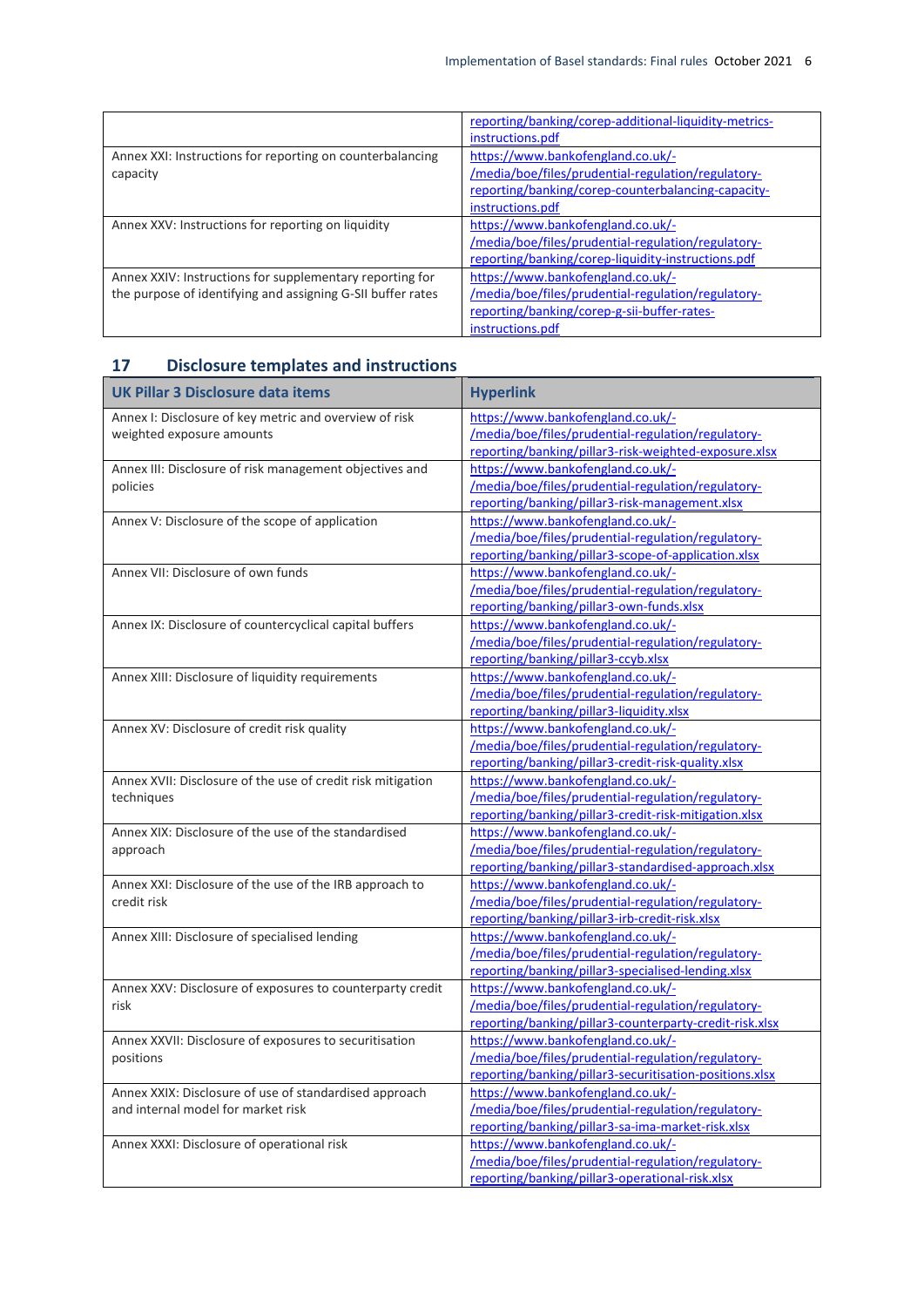| Annex XXXIII: Disclosure of remuneration policy                                                       | https://www.bankofengland.co.uk/-<br>/media/boe/files/prudential-regulation/regulatory-<br>reporting/banking/pillar3-remuneration.xlsx                                  |
|-------------------------------------------------------------------------------------------------------|-------------------------------------------------------------------------------------------------------------------------------------------------------------------------|
| Annex XXXV: Disclosure of encumbered and<br>unencumbered assets                                       | https://www.bankofengland.co.uk/-<br>/media/boe/files/prudential-regulation/regulatory-<br>reporting/banking/pillar3-encumbered-unencumbered-<br>assets.xlsx            |
| Annex XXXVII: Disclosure of interest rate risk in the<br>banking book (IRRBB)                         | https://www.bankofengland.co.uk/-<br>/media/boe/files/prudential-regulation/regulatory-<br>reporting/banking/pillar3-irrbb.xlsx                                         |
| <b>UK Pillar 3 Disclosure instructions</b>                                                            | <b>Hyperlink</b>                                                                                                                                                        |
| Annex II: Instructions for disclosure of key metric and<br>overview of risk weighted exposure amounts | https://www.bankofengland.co.uk/-<br>/media/boe/files/prudential-regulation/regulatory-<br>reporting/banking/pillar3-risk-weighted-exposure-<br>instructions.pdf        |
| Annex IV: Instructions for disclosure of risk management<br>objectives and policies                   | https://www.bankofengland.co.uk/-<br>/media/boe/files/prudential-regulation/regulatory-<br>reporting/banking/pillar3-risk-management-<br>instructions.pdf               |
| Annex VI: Instructions for disclosure of the scope of<br>application                                  | https://www.bankofengland.co.uk/-<br>/media/boe/files/prudential-regulation/regulatory-<br>reporting/banking/pillar3-scope-of-application-<br>instructions.pdf          |
| Annex VIII: Instructions for disclosure of own funds                                                  | https://www.bankofengland.co.uk/-<br>/media/boe/files/prudential-regulation/regulatory-<br>reporting/banking/pillar3-own-funds-instructions.pdf                         |
| Annex X: Instructions for disclosure of countercyclical<br>capital buffers                            | https://www.bankofengland.co.uk/-<br>/media/boe/files/prudential-regulation/regulatory-<br>reporting/banking/pillar3-ccyb-instructions.pdf                              |
| Annex XIV: Instructions for disclosure of liquidity<br>requirements                                   | https://www.bankofengland.co.uk/-<br>/media/boe/files/prudential-regulation/regulatory-<br>reporting/banking/pillar3-liquidity-instructions.pdf                         |
| Annex XVI: Instructions for disclosure of credit risk quality                                         | https://www.bankofengland.co.uk/-<br>/media/boe/files/prudential-regulation/regulatory-<br>reporting/banking/pillar3-credit-risk-quality-<br>instructions.pdf           |
| Annex XVIII: Instructions for disclosure of the use of credit<br>risk mitigation techniques           | https://www.bankofengland.co.uk/-<br>/media/boe/files/prudential-regulation/regulatory-<br><u>reporting/banking/pillar3-credit-risk-mitigation-</u><br>instructions.pdf |
| Annex XX: Instructions for disclosure of the use of the<br>standardised approach                      | https://www.bankofengland.co.uk/-<br>/media/boe/files/prudential-regulation/regulatory-<br>reporting/banking/pillar3-standardised-approach-<br>instructions.pdf         |
| Annex XXII: Instructions for disclosure of the use of the IRB<br>approach to credit risk              | https://www.bankofengland.co.uk/-<br>/media/boe/files/prudential-regulation/regulatory-<br>reporting/banking/pillar3-irb-credit-risk-instructions.pdf                   |
| Annex XXIV: Instructions for disclosure of specialised<br>lending                                     | https://www.bankofengland.co.uk/-<br>/media/boe/files/prudential-regulation/regulatory-<br>reporting/banking/pillar3-specialised-lending-<br>instructions.pdf           |
| Annex XXVI: Instructions for disclosure of exposures to<br>counterparty credit risk                   | https://www.bankofengland.co.uk/-<br>/media/boe/files/prudential-regulation/regulatory-<br>reporting/banking/pillar3-counterparty-credit-risk-<br>instructions.pdf      |
| Annex XXVIII: Instructions for disclosure of exposures to<br>securitisation positions                 | https://www.bankofengland.co.uk/-<br>/media/boe/files/prudential-regulation/regulatory-<br>reporting/banking/pillar3-securitisation-positions-<br>instructions.pdf      |
| Annex XXX: Instructions for disclosure of use of                                                      | https://www.bankofengland.co.uk/-                                                                                                                                       |